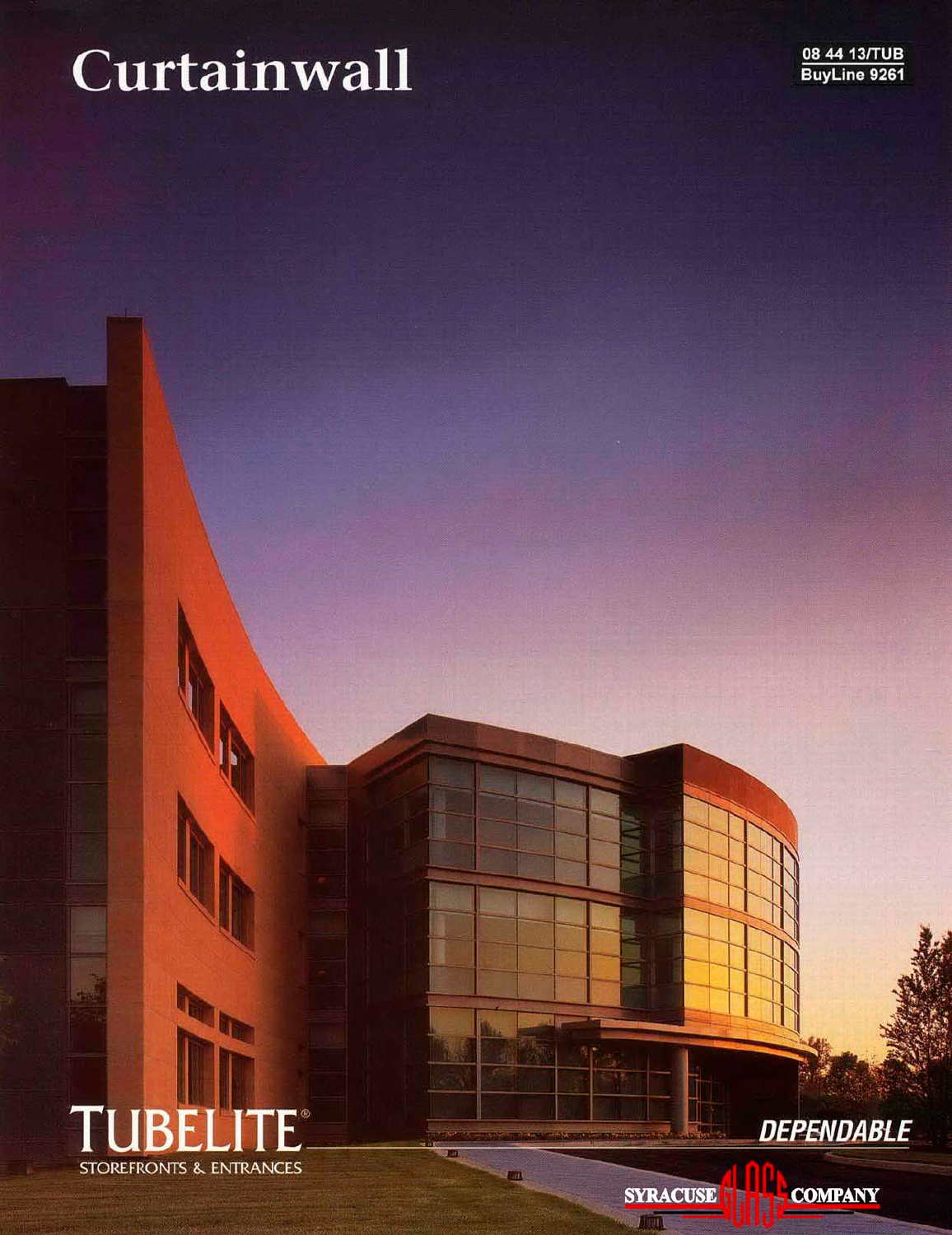## **Focus**

For more than 50 years, Tubelite has focused on manufacturing the highest quality aluminum products for the glass and glazing industry. This specialization means unique product solutions, precision engineering and superior construction. But don't take our word for it. See our design manual for additional information and the results of rigorous independent testing of our product performance.

But the best products alone are not the answer.

#### **We Listen**

Members of our management staff personally visit our glazier customers

regularly. We learn what works and what doesn't-from their perspective, not ours. The result is solutions that work-solutions tailored for the fieldso jobs get done right the first time.

#### **Dependable**

The most common complaint from commercial glaziers around the country is incorrect and late deliveries from architectural metal suppliers. The impact is clear: delayed construction schedules costing significant time and money.

Our goal is simple-to be the most dependable supplier in our industry. This means quality products; fast, reliable delivery; and easy fabrication and installation. We've actually built our business around this goal.

Comprehensive product information resources make specification easy. Integrated order/production systems ensure accuracy and enable us to provide delivery dates at the time of order. Synchronous manufacturing means that glaziers get their orders on time-every time.

#### **The Result**

The result-clear specification resources, personalized customer service and products you can trust, delivered correct and on time.

So read the following pages, then put us to the test. You'll find us to be the fastest, most dependable supplier in the industry.



400 Series CW, 1900 Series Ribbon Window; Champagne Gold Paint; Crown Cork & Seal; Architect: Ballinger Architects; Glazing Contr.: Hutt's Glass; Photography: Esto Photographics

## 1900 Series Ribbon Window

Tubelite's versatile Ribbon Windows are designed for low- to mid-rise applications. Units are compatible with our 400 Series Curtainwall, and available in a variety of face dimensions and frame depths.

Members are assembled using screw spline or clip joinery with concealed fasteners. The continuous interior sill runner makes installation simple. With no anchors through the glazing pocket, the possibility of water leakage is reduced, while glass positioning aids in water drainage. Glazing is accomplished from the inside to help to reduce project labor costs.

Snap-on covers on our 1900 Series III add flexibility, allowing for contrasting interior and exterior finishes on exposed framing. Optional silicone glazed verticals present a sleek, uninterrupted ribbon of glass.

| Product                    | 1900 Series                               | 400 Series                                                    | 200 Series                                                            |
|----------------------------|-------------------------------------------|---------------------------------------------------------------|-----------------------------------------------------------------------|
| Application                | <b>Horizontal Strip</b><br><b>Windows</b> | Mid-Rise Curtainwall & High<br><b>Performance Storefronts</b> | Low- to Mid-Rise Curtainwall &<br><b>High Performance Storefronts</b> |
| <b>Face Width</b>          | $1-3/4$ ", $2$ " & $2-1/2$ "              | $2 - 1/2"$                                                    | 2 <sup>n</sup>                                                        |
| <b>Backmember Depths</b>   | <b>NA</b>                                 | $3-5/8$ ", 4", 5", 5-1/2", 6", 7", & 8"                       | $2-1/2$ ", 4", & 6"                                                   |
| <b>Face Depths</b>         | 5/8", 3/4", 1", 1-1/2", 2", 2-1/2"        | $5/8$ ", $3/4$ ", $1$ ", $1-1/2$ ", $2$ ", $2-1/2$ "          | $1/2$ ", $3/4$ ", $1$ ", $1-1/2$ ", $2$ "                             |
| <b>Overall Depths</b>      | 4-1/2" to 5-1/16"                         | 5-1/2" to 11-3/4"                                             | $4-1/4"$ to 9-1/4"                                                    |
| <b>Glass Thickness</b>     | 1"                                        | 1 <sup>n</sup>                                                | 1 <sup>ii</sup>                                                       |
| Air Infiltration           | 0.056 CFM/Ft. <sup>2</sup>                | 0.01 CFM/Ft. <sup>2</sup>                                     | 0.01 CFM/Ft. <sup>2</sup>                                             |
| <b>Dynamic Water</b>       | <b>10 PSF</b>                             | <b>15 PSF</b>                                                 | <b>15 PSF</b>                                                         |
| <b>Structural Overload</b> | 39 PSF                                    | <b>90 PSF</b>                                                 | <b>90 PSF</b>                                                         |
| $CRF*$                     | 54                                        | 68                                                            | 66                                                                    |
| U Value*                   | 0.59                                      | 0.67                                                          | 0.66                                                                  |
| Sound Transmission         | <b>NA</b>                                 | 32 STC                                                        | 32 STC                                                                |

\* See Tubelite's Test Reports for mock up sizes and test conditions.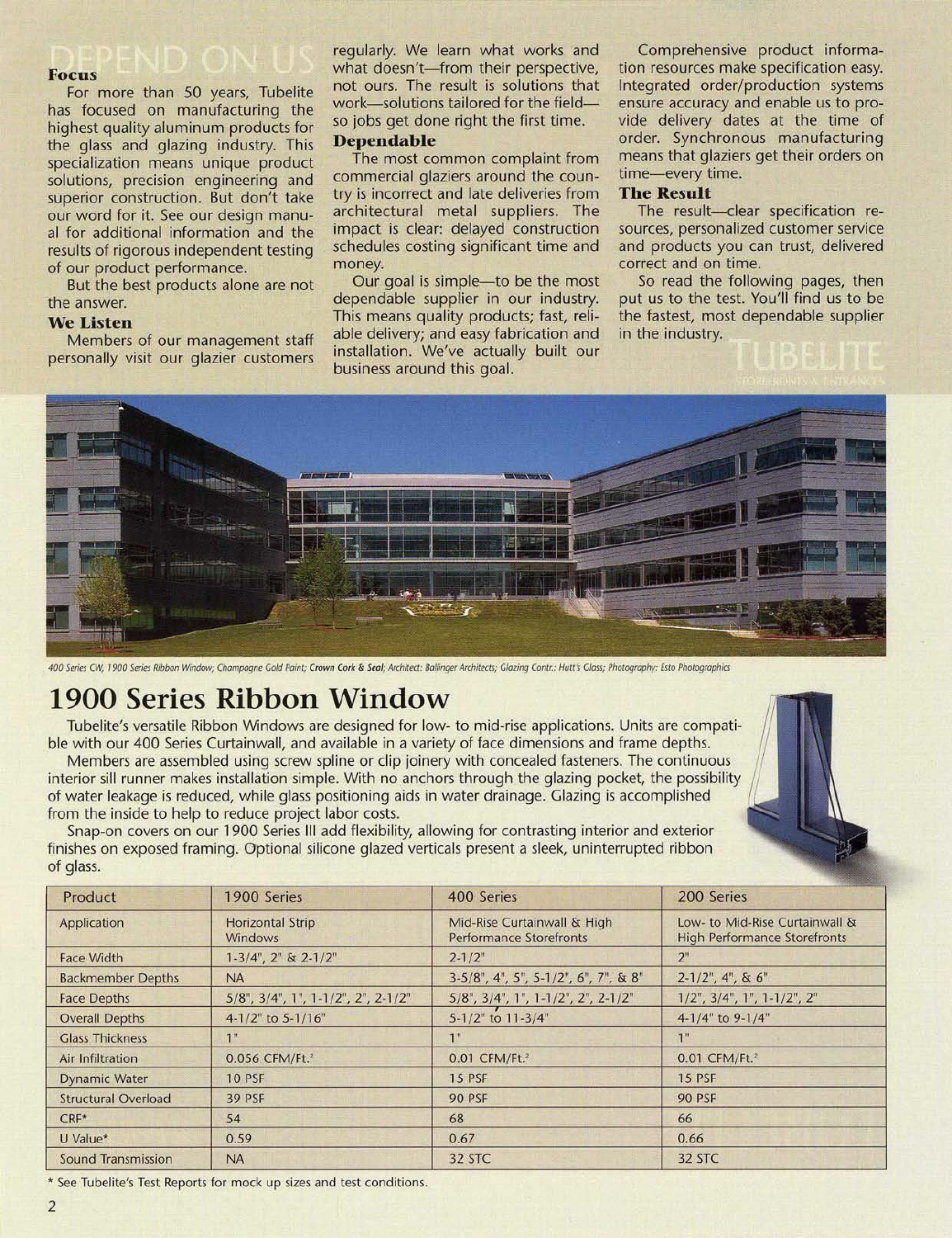#### **400 Series Curtainwall**

Designed for low- and mid-rise applications, the durable framework of the 400 Series provides exceptional structural performance reducing the need for steel reinforcing. This



400 Series CW, 1900 Series Ribbon Window; Champagne Gold Paint; Crown Cork & Seal; Architect: Ballinger Architects; Glazing Contr.: Hutt's Glass; Photography: Esto Photographics

system has a sightline of 2-1/2" and the strength of variabledepth backmembers from 4" to 7". An exterior screw-applied pressure bar secures the glass.

Snap-on covers, available in a wide range of colors, allow for different finishes on interior and exterior exposed surfaces. Silicone glazed verticals are available for a seamless appearance.



08 44 13/TUB





400 Series CW, 14000 Series SF; Sandstone Paint; East Tennessee State University Library; Architect: Ken Ross Architects / David Leonard Associates; Glazing Contr.: Keller Glass



## **200 Series Curtainwall**

The 200 series is an economical curtainwall system with a wide range of low- to mid-rise applications including atriums and clerestory. This exterior glazed pressure bar system with 2" face dimension is ideal for curving and compatible with all Tubelite entrances.

Snap-on cover finishes, available in a variety of colors, allow for contrasting interior and exterior finishes on exposed framing. Silicone glazed verticals can be selected to provide a sleek uninterrupted surface.

Both our 200 and 400 Series Curtainwall systems are subjected to rigorous testing by an independent agency, ensuring that you get the highest quality curtainwall products that the industry has to offer.

Standard Entrance NS, 200 Series CW, 400 Series CW; Bronze Anodized; 2/90 Sign Systems; Architect: True North Architects; Glazing Contr.: Glass Design



200 Series CW; Clear Anodized; Brothers Int. Distribution Center; Architect: Allen & Hoshall Inc.; Glazing Contr.: Pitman Glass